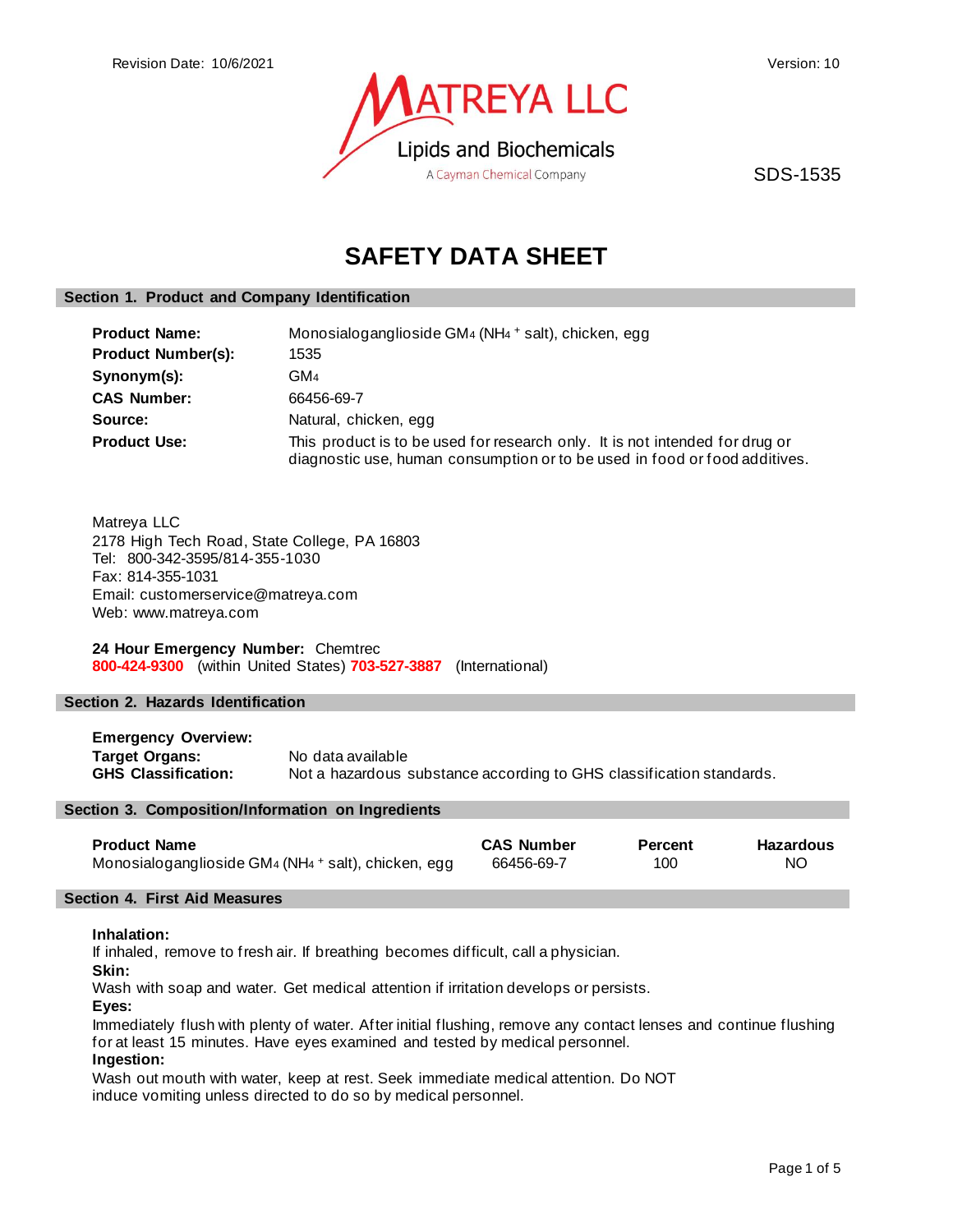# **Section 5. Fire Fighting Measures**

**Suitable extinguishing media:** Use dry chemical, alcohol-resistant appropriate foam, carbon dioxide, or water spray. **Specific hazards arising from the chemical:** No data available **Special protective actions for fire fighters:** No data available **Special protective equipment for fire fighters:** Wear breathing apparatus and use water spray to keep fire-exposed containers cool.

#### **Section 6. Accidental Release Measures**

#### **Personal precautions:**

Wear appropriate personal protective equipment. After contact with skin, wash immediately with plenty of water.

#### **Environmental precautions:**

Do not let product enter drains.

# **Methods and Materials for containment and cleaning up:**

Sweep up and keep in suitable, closed container for disposal.

## **Section 7. Handling and Storage**

#### **Precautions for safe handling:**

Avoid contact with eyes, skin or clothing. Do not ingest. Use only with adequate ventilation. Keep sealed when not in use. Wear appropriate personal protective equipment.

#### **Conditions for safe storage, including incompatibilities:**

Recommended storage temperature: -20°C. Keep container tightly closed in a dry and well-ventilated place.

#### **Section 8. Exposure Controls/Personal Protection**

This product contains no substances with occupational exposure limit values.

#### **Engineering Controls:**

No specific ventilation required.

**Personal Protective Equipment:**

#### **Respiratory protection:**

Respiratory protection is not required. Where protection from nuisance levels of dusts are desired, use type N95 (US) or type P1 (EN 143) dust masks. Use respirators and components tested and approved under appropriate government standards such as NIOSH (US) or CEN (EU).

#### **Hand protection:**

For prolonged or repeated contact use protective gloves. Recommended: Nitrile rubber **Eye protection:**

Safety eyewear should be worn at all times to avoid exposure to liquid splashes, mists, or dusts. Recommended: Safety glasses with side shields or goggles.

#### **Skin protection:**

Protective clothing should be selected specifically for the working place, depending on concentration and quantity of the hazardous substances handled. Recommended: Lab coat

#### **Section 9. Physical and Chemical Properties**

| Appearance:                              | Solid             |
|------------------------------------------|-------------------|
| Odor:                                    | No data available |
| Odor threshold:                          | No data available |
| pH:                                      | No data available |
| <b>Melting/Freezing point:</b>           | No data available |
| Initial boiling point and boiling range: | No data available |
| Flash point:                             | No data available |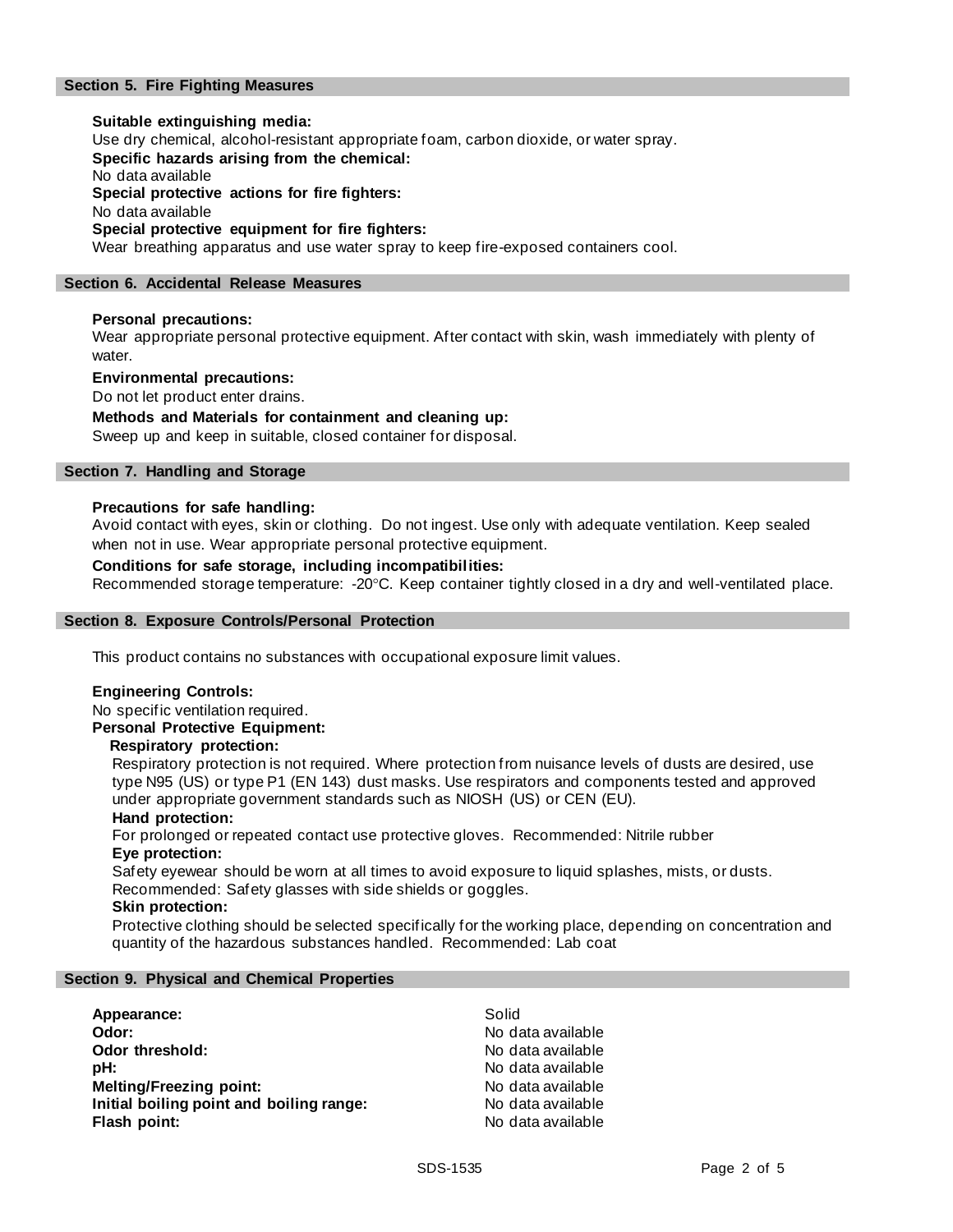**Evaporation rate:** No data available **Flammability (solid, gas):** No data available **Upper/Lower flammability or explosive limit: Vapor pressure:** No data available **Vapor density:** No data available **Relative density:** No data available

**Partition coefficient (n-octanol/water):** No data available Auto-ignition temperature: No data available **Decomposition temperature:** No data available **Viscosity:** No data available **Molecular formula:** C57H106N2O17•NH3 **Molecular weight:** 1091+NH<sup>3</sup> (2-hydroxydocosanoyl)

**Solubility (ies):** Chloroform/methanol, 2:1; forms micellar solution in water

#### **Section 10. Stability and Reactivity**

#### **Reactivity:**

Stable under recommended storage conditions. **Chemical stability:** Stable under recommended storage conditions. **Possibility of hazardous reaction:** No data available **Conditions to avoid:** No data available **Incompatible materials:** No data available **Hazardous decomposition products:** No data available

#### **Section 11. Toxicological Information**

# **Acute toxicity:** No data available **Skin corrosion / irritation:** No data available **Serious eye damage / irritation:** No data available **Respiratory or skin sensitization:** No data available **Germ cell mutagenicity:** No data available **Carcinogenicity:** No component of this product present at levels greater than or equal to 0.1% is identified as a carcinogen or potential carcinogen by IARC, ACGIH, NTP or OSHA. **Reproductive toxicity:** No data available **Specific target organ toxicity - single exposure:** No data available **Specific target organ toxicity - repeated exposure:** No data available **Aspiration hazard:** No data available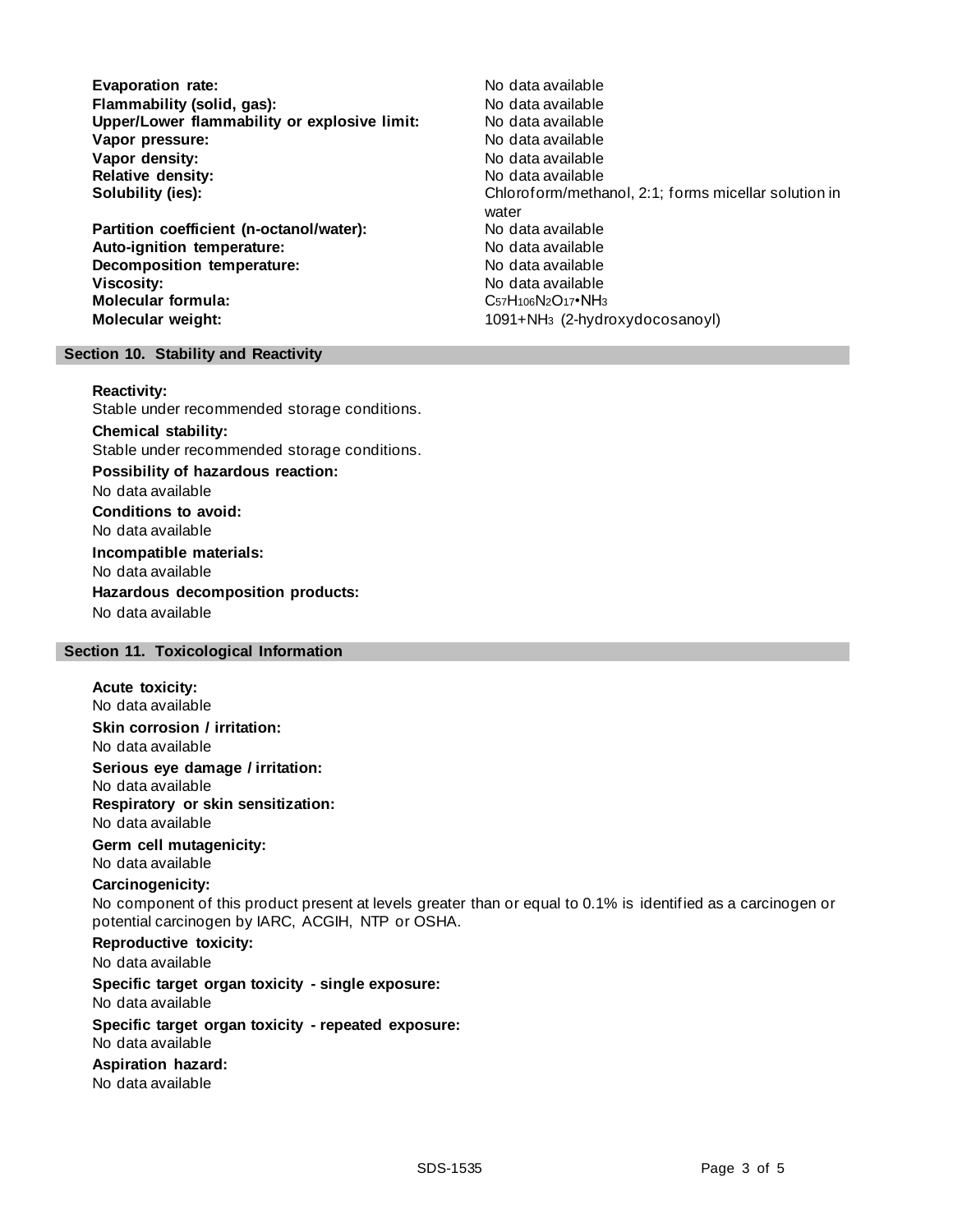# **Section 12. Ecological Information**

**Toxicity:** No ecological data available for this product. **Persistence and degradability:** No data available **Bioaccumulative potential:** No data available **Bioaccumulation:** No data available **Mobility in soil:** No data available **Other adverse effects:** No data available

#### **Section 13. Disposal Consideration**

#### **Disposal methods:**

Observe all federal, state and local environmental regulations.

#### **Section 14. Transportation Information**

| DOT (US)<br><b>UN Number:</b>                       | Not dangerous goods |
|-----------------------------------------------------|---------------------|
| <b>Land Transport ADR/RID</b><br><b>UN Number:</b>  | Not dangerous goods |
| <b>Maritime Transport IMDG</b><br><b>UN Number:</b> | Not dangerous goods |
| Air Transport ICAO/IATA<br><b>UN Number:</b>        | Not dangerous goods |

#### **Section 15. Regulatory Information**

#### **Product Name CAS Number**

Monosialoganglioside GM4 (NH4 + salt), chicken, egg distribution of the control of 66456-69-7

## **SARA 302 Components:**

No chemicals in this material are subject to the reporting requirements of SARA Title III, Section 302.

#### **SARA 313 Components:**

This material does not contain any chemical components with known CAS numbers that exceed the threshold (De Minimis) reporting levels established by SARA Title III, Section 313.

#### **SARA 311/312 Hazards:**

No 311/312 SARA Hazards

## **California Prop. 65 Components:**

This product does not contain any chemicals known to State of California to cause cancer, birth, or any other reproductive defects.

#### **DSL/NDSL status:**

| This product contains the following components that are not on the Canadian DSL nor NDSL lists. |                   |
|-------------------------------------------------------------------------------------------------|-------------------|
| <b>Component</b>                                                                                | <b>CAS Number</b> |
| Monosialoganglioside GM4 (NH4 + salt), chicken, egg                                             | 66456-69-7        |